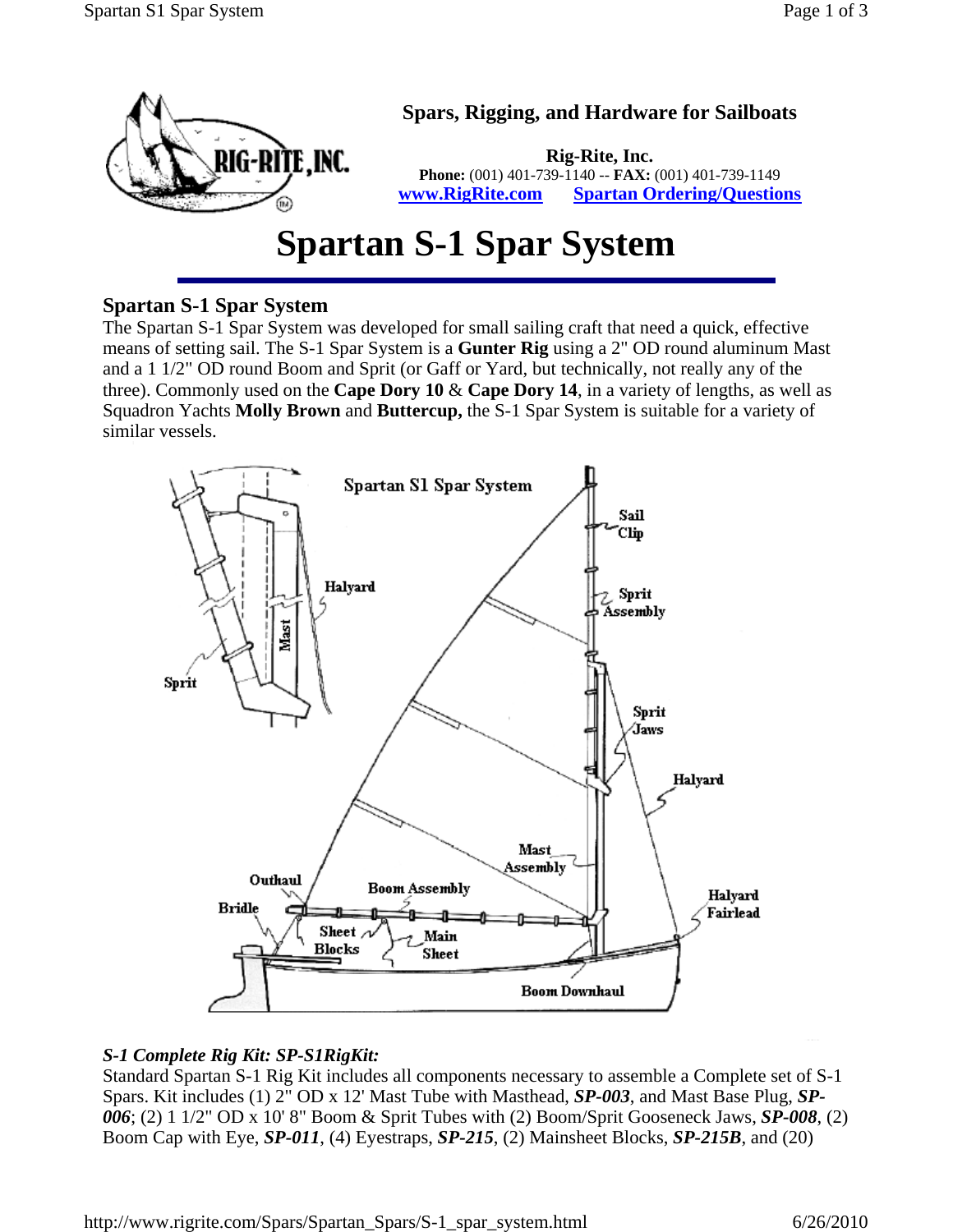3/16" SS pop-rivets to fasten all components. Simply cut tubes to the desired lengths and assemble components.

# *S-1 Mast Assembly: SP-001MA-\_\_\_:*

Mast Assembly for S-1 Gunter Rig. Assembly includes 2" OD tube with *SP-003* Masthead and *SP-006* Mast Base Plug. Standard tube length is 12', specify if other length is required.

# *S-1 Masthead: SP-003:*

Masthead for S-1 Gunter Rig Mast. Cast aluminum Masthead fits 2" OD tube and includes removable sheave and bushing. Clear anodized assembly is fastened to Mast with two (2) 3/16" (5mm) rivets or screws.

## *S-1 Mast Tube: SP-001T:*

Mast Tube for S-1 Spar System is clear Anodized 2" OD x .083" wall thickness. Standard tube length is 12', specify if other length is required.

## *S-1 Mast Base Plug: SP-006:*

Mast Base Plug for S-1 Mast. Plastic Plug fastens to 2" OD Mast with two  $(2)$  3/16" (5mm) rivets or screws.

# *S-1 Boom Assembly: SP-007BA-\_\_\_:*

Boom Assembly for S-1 Gunter Rig. Assembly includes 1 1/2" OD tube with *SP-008* Gooseneck, *SP-011* End Cap with Eye and (3) *SP-215* Eyestraps with (2) *SP-215B* Mainsheet Blocks. Standard tube length is 10' 8", specify if other length is required.

# *S-1 Sprit Assembly: SP-007SA-\_\_\_:*

Sprit Assembly for S-1 Gunter Rig. Assembly includes 1 1/2" OD tube with *SP-008* Gooseneck, *SP-011* End Cap with Eye and *SP-215* Eyestrap for halyard attachment. Standard tube length is 10' 8", specify if other length is required.

#### *S-1 Boom/Sprit Gooseneck Jaw: SP-008:*

Gooseneck Jaw for S-1 Gunter Rig Boom and Sprit. Cast aluminum Gooseneck fits 1 1/2" OD tube. Clear anodized assembly is fastened to Boom or Sprit with two (2) 3/16" (5mm) rivets or screws.



# *S-1 Boom/Sprit Tube: SP-007T:*

Boom/Sprit Tube for S-1 Spar System is clear Anodized 1 1/2" OD x .065" wall thickness. Standard tube length is 10' 8", specify if other length is required.